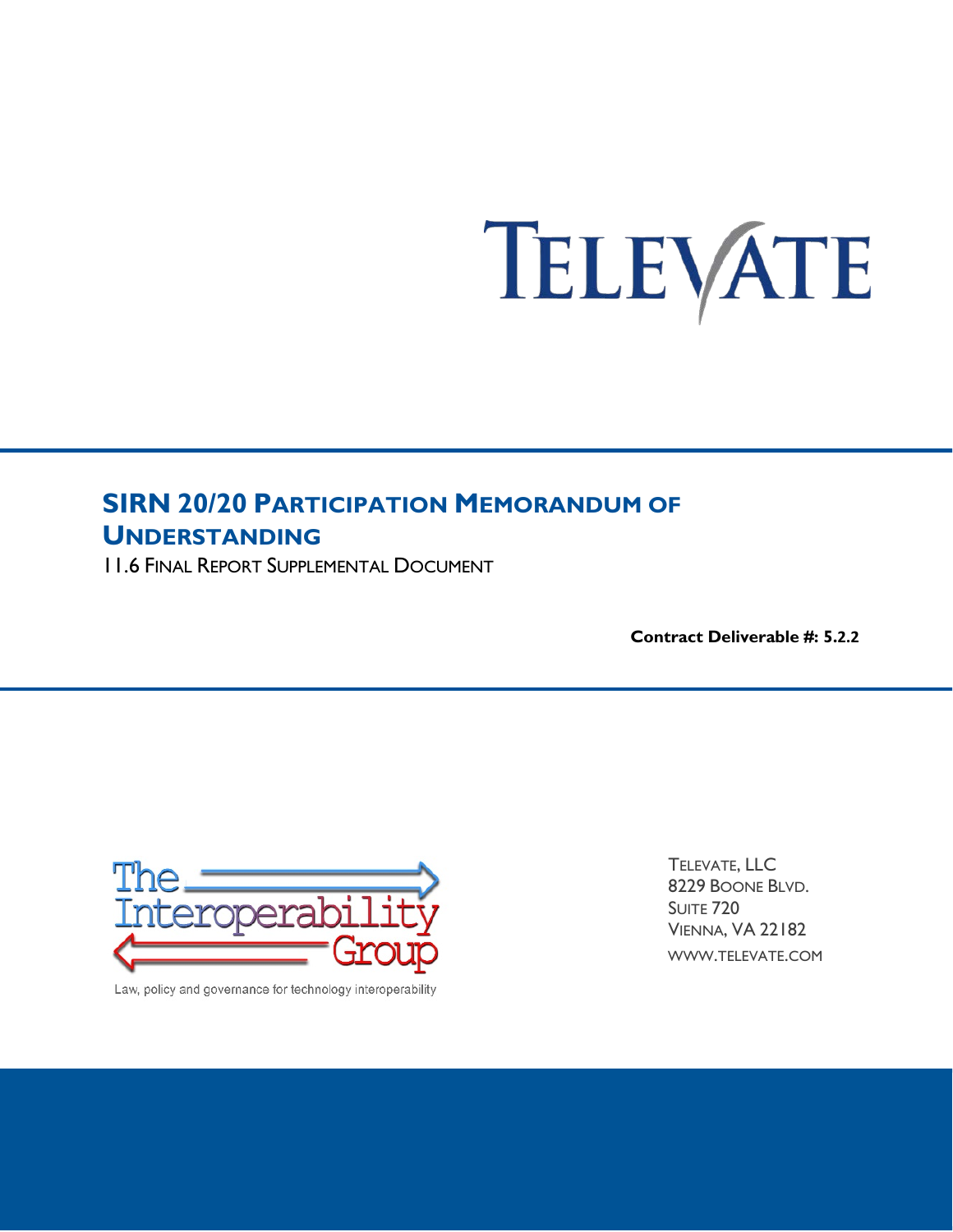# **MEMORANDUM OF UNDERSTANDING FOR [SIRN] PARTICIPATION**

| THIS MEMORANDUM OF UNDERSTANDING ("MOU") is made by and between |                                                  |                    |                                                                                                          |  |
|-----------------------------------------------------------------|--------------------------------------------------|--------------------|----------------------------------------------------------------------------------------------------------|--|
|                                                                 |                                                  |                    |                                                                                                          |  |
|                                                                 |                                                  |                    |                                                                                                          |  |
|                                                                 |                                                  |                    | ("Operator"), a                                                                                          |  |
|                                                                 |                                                  |                    |                                                                                                          |  |
|                                                                 |                                                  |                    | <b>WHEREAS, Operator operates the [SIRN] statewide public safety radio network, and Participant</b>      |  |
|                                                                 |                                                  |                    | wishes to support, access, and make use of that network; and                                             |  |
|                                                                 |                                                  |                    | <b>WHEREAS, the Operator and Participant desire to define and memorialize the terms and</b>              |  |
|                                                                 |                                                  |                    | conditions under which Operator will provide and Participant will utilize services through the network;  |  |
| and                                                             |                                                  |                    |                                                                                                          |  |
|                                                                 |                                                  |                    | NOW, THEREFORE, the Operator and Participant agree as follows:                                           |  |
| 1.                                                              | <b>Policies and Terms of General Application</b> |                    |                                                                                                          |  |
|                                                                 | 1.1.                                             | <b>SIEC Policy</b> |                                                                                                          |  |
|                                                                 |                                                  |                    | As the body that governs the [SIRN] network, the North Dakota Statewide Interoperability                 |  |
|                                                                 |                                                  |                    | Executive Committee ("SIEC") sets policy for the network, per [cite new statute]. Operator and           |  |
|                                                                 |                                                  |                    | Participant agree to adhere to SIEC policy in the interpretation and implementation of this MOU, even as |  |
|                                                                 |                                                  |                    | SIEC policy may change over time; both Operator and Participant will comply with SIEC policy at all      |  |
|                                                                 |                                                  |                    | times, including policies not in effect on the date of this MOU.                                         |  |
|                                                                 | 1.2.                                             |                    | <b>Operator Terms</b>                                                                                    |  |
|                                                                 |                                                  |                    | 1.2.1. General Rule                                                                                      |  |

As the entity that operates the network, Operator also may develop certain terms that apply to Participant's use of the network (for example: operating procedures, service fees, service levels, etc.).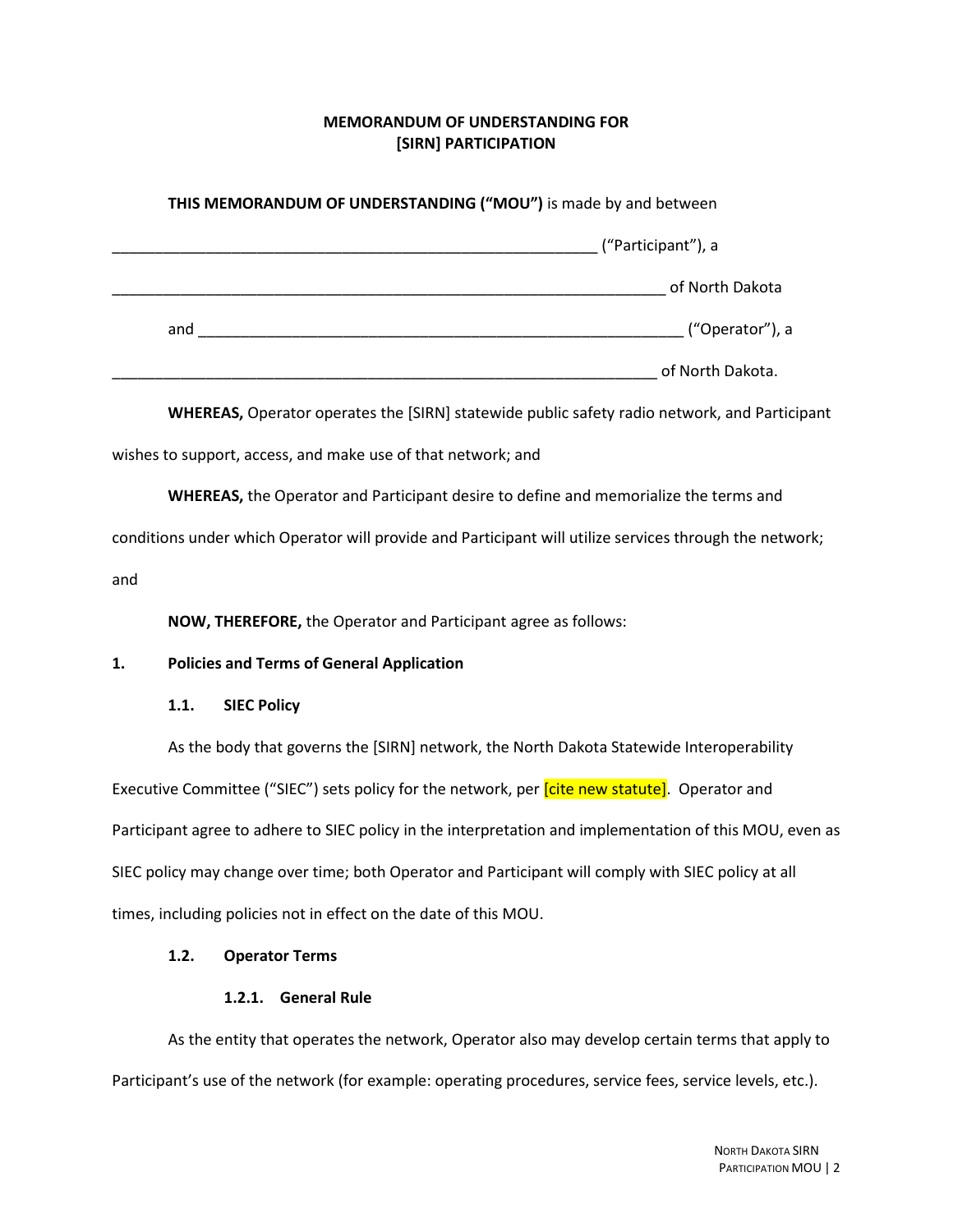Participant agrees to adhere to such terms, even as they may change over time, including terms not in effect on the date of this MOU. Operator will make all terms related to participation in the network available to Participant in an easily accessed, searchable repository at [URL]. The repository will include all current terms with effective dates, as well as a capability to research all former terms, including their effective dates and amendment or repeal dates.

#### **1.2.2. Terms That Conflict with This MOU**

Notwithstanding the general rule described in Section  $1.2.1$ , where a provision of this MOU conflicts with an Operator-imposed term of general application, the term of general application controls unless the conflicting provision of this MOU specifically states otherwise.

#### **1.2.3. Participation in Operator Terms Development**

Operator will not develop or implement a new term that will impact Participant's use of the network without first providing Participant a reasonable opportunity to participate in the development of such term. Operator urges Participant to actively participate in such development; the resulting term may materially impact the obligations of the parties under this MOU.

#### **1.3. Corrective Action**

In order to protect the integrity, security, safety, and efficient operation of the [SIRN] network for all Participants, the Participant will take appropriate corrective action against any of its employees or contractors who violate SIEC policy, Operator terms, or any provision of this MOU.

#### **2. [SIRN] Services**

#### **2.1. Requesting [SIRN] Services**

When Participant wishes to request service under this MOU, Participant will submit to Operator a Request for Service document specifying the service, quantity, and resulting charges Participant would like to receive. Operator will promptly consider the request and either execute to signify approval, or else contact Participant to explain any reasons for not approving; approval will not be unreasonably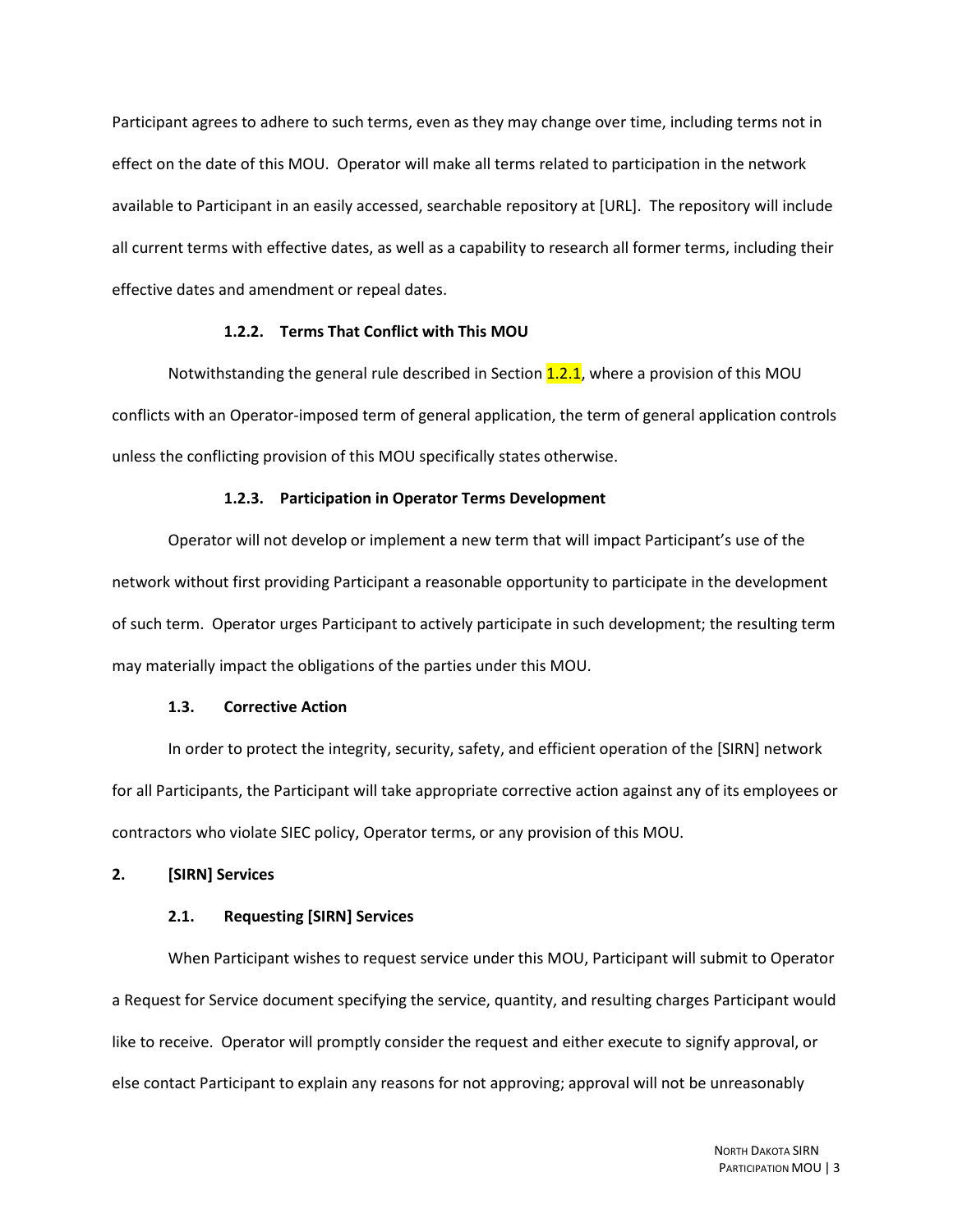withheld. Operator will append to this MOU all Participant Requests for Service as they are approved and executed.

#### **2.2. Participant-specific Provisions**

As stated in Section 1.2.2, a provision in this MOU may override an Operator term of general applicability if the conflicting provision in this MOU specifically states that the MOU controls. Such Participant-specific provisions may be included in a Request for Service, such as, for example, a provision providing Participant a fee credit in exchange for Participant providing Operator a specifically valued authorization to use a Participant-owned tower site in the network.

#### **2.3. Scope of Services**

In order to maintain public safety-grade operations, Operator must be aware of changes in the nature and usage of the network. Participant is authorized to use the network only for the services indicated and only to the extent (number of devices, level of coverage augmentation, etc.) specifically identified in an executed Request for Services document appended to this MOU.

#### **2.4. Participant Services Liaison**

The Participant appoints the below-listed individual as its [SIRN] Services Liaison. The Services Liaison serves as Participant's liaison to Operator to facilitate Operator's provision to Participant, and Participant's usage, of services on the network.

*Participant Services Liaison*

| Name:    |  |
|----------|--|
| Title:   |  |
| Entity:  |  |
| Address: |  |
| Phone:   |  |
| Email:   |  |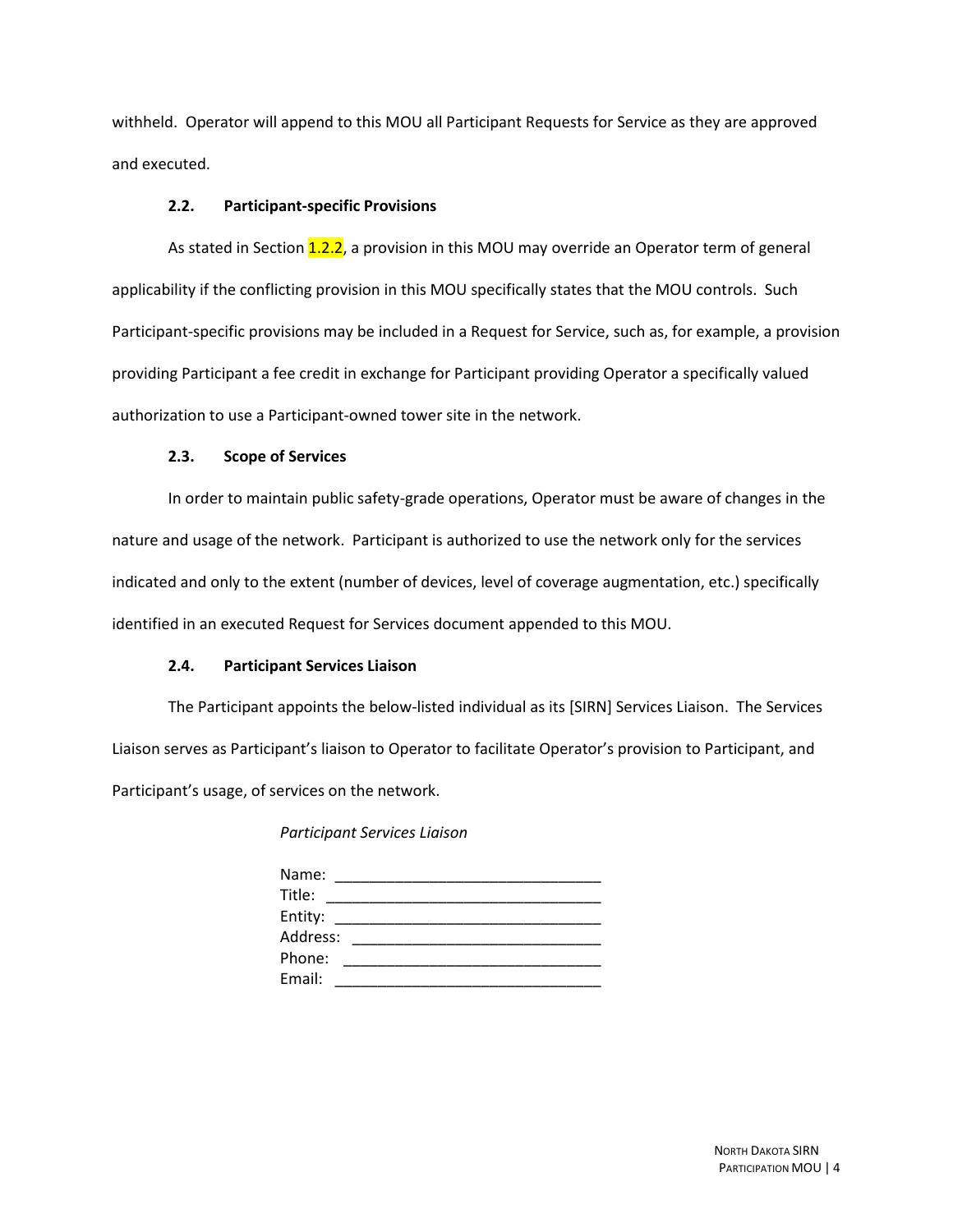#### **3. Term and Termination**

#### **3.1. Term**

This MOU is effective on the later of the dates it is signed by either Operator or Participant

("Effective Date") and remains effective until terminated by either party.

#### **3.2. Termination**

This MOU is terminated when both parties agree in writing to terminate, or:

- (a) unilaterally by either party upon 30 days' written notice, or
- (b) by either party upon written notice if that party is unable to meet its obligations under this MOU because of shortage of funds, change in law, or either party's failure to obtain a license or certificate required for performance, or
- (c) by either party upon written notice if the other party continues to violate a material provision of this MOU for thirty days after receiving written notice of the violation from the terminating party.

Termination of one or more Requests for Service under this MOU does not serve to terminate this MOU; unless otherwise terminated, the MOU remains effective without a request for service in order that a request for service may be added at a later time.

#### **4. Dispute Resolution**

If the parties cannot resolve a dispute arising from this MOU, they will submit the dispute to the SIEC for resolution pursuant to any process identified by the SIEC for this purpose.

#### **5. No Indemnification**

Participant and Operator each assumes its own liability for any claim arising out of this MOU.

## **6. General Terms**

#### **6.1. Governing Law**

This MOU is subject to and will be interpreted under the laws of the state of North Dakota.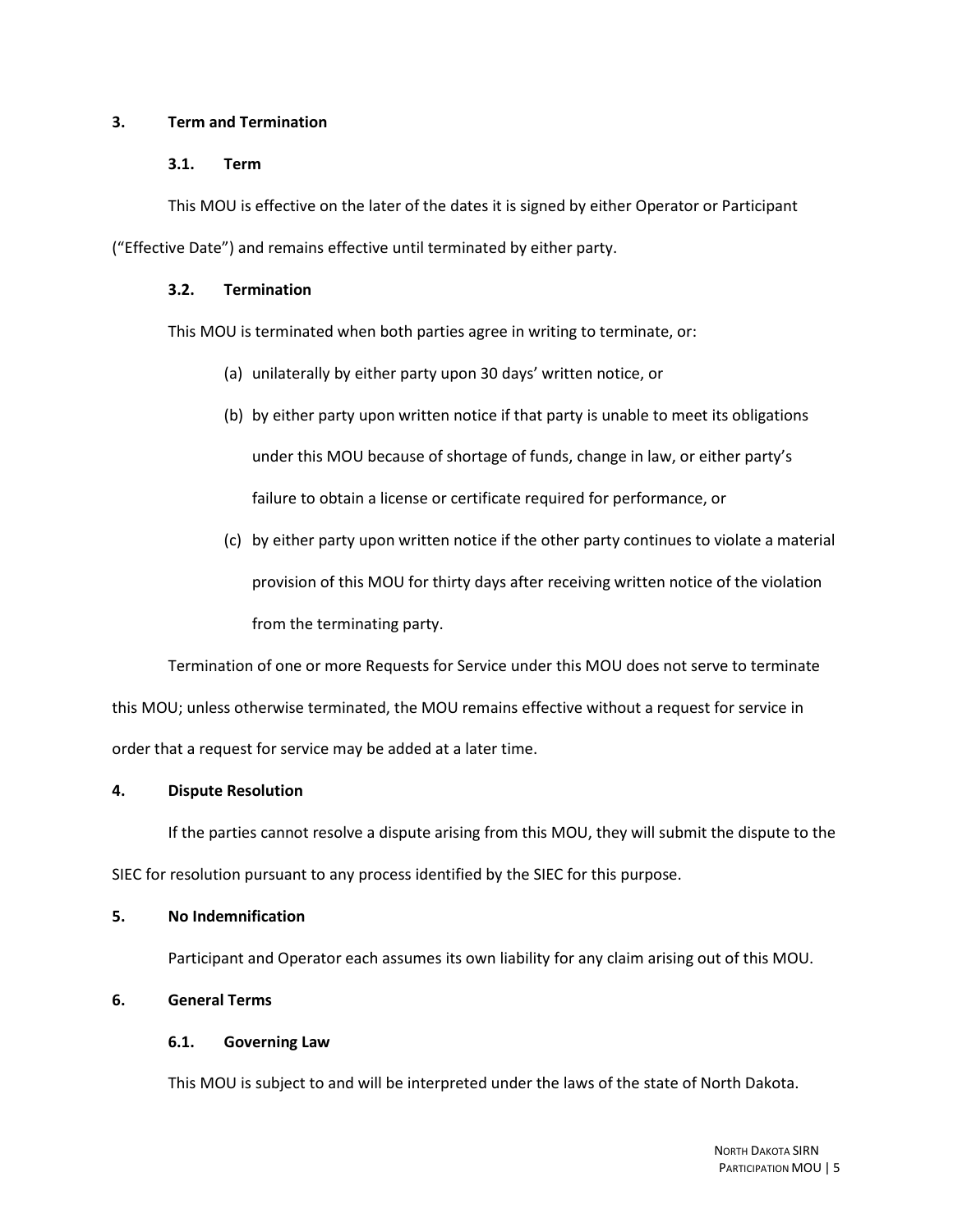# **6.2. Whole Agreement**

This MOU constitutes the entire agreement between the parties on this subject.

#### **6.3. Amendments**

Any change to the provisions of this MOU must be in writing signed by both Participant and Operator.

#### **6.4. Notices**

The parties will send any notices under this MOU to the following contacts:

| Notices to Operator                                                                                                                                                                                                                     | <b>Notices to Participant</b> |
|-----------------------------------------------------------------------------------------------------------------------------------------------------------------------------------------------------------------------------------------|-------------------------------|
| Name:                                                                                                                                                                                                                                   | Name:                         |
| Title:<br>the control of the control of the control of the control of the control of the control of the control of the control of the control of the control of the control of the control of the control of the control of the control | Title:                        |
| Entity:<br><u> 1989 - Johann John Harrison, mars eta bat eta bat e</u>                                                                                                                                                                  |                               |
| Address:<br>the control of the control of the control of the control of the control of the control of                                                                                                                                   | Address:                      |
| Phone:                                                                                                                                                                                                                                  | Phone:                        |
| Email:                                                                                                                                                                                                                                  | Email:                        |

# **6.5. Authority**

Each person signing this MOU asserts that he or she has authority to sign and commit the

Participant or Operator to the obligations of this MOU.

# **EXECUTED:**

| For Participant | For Operator |
|-----------------|--------------|
|                 |              |
|                 |              |
|                 |              |
|                 |              |
|                 | Entity:      |